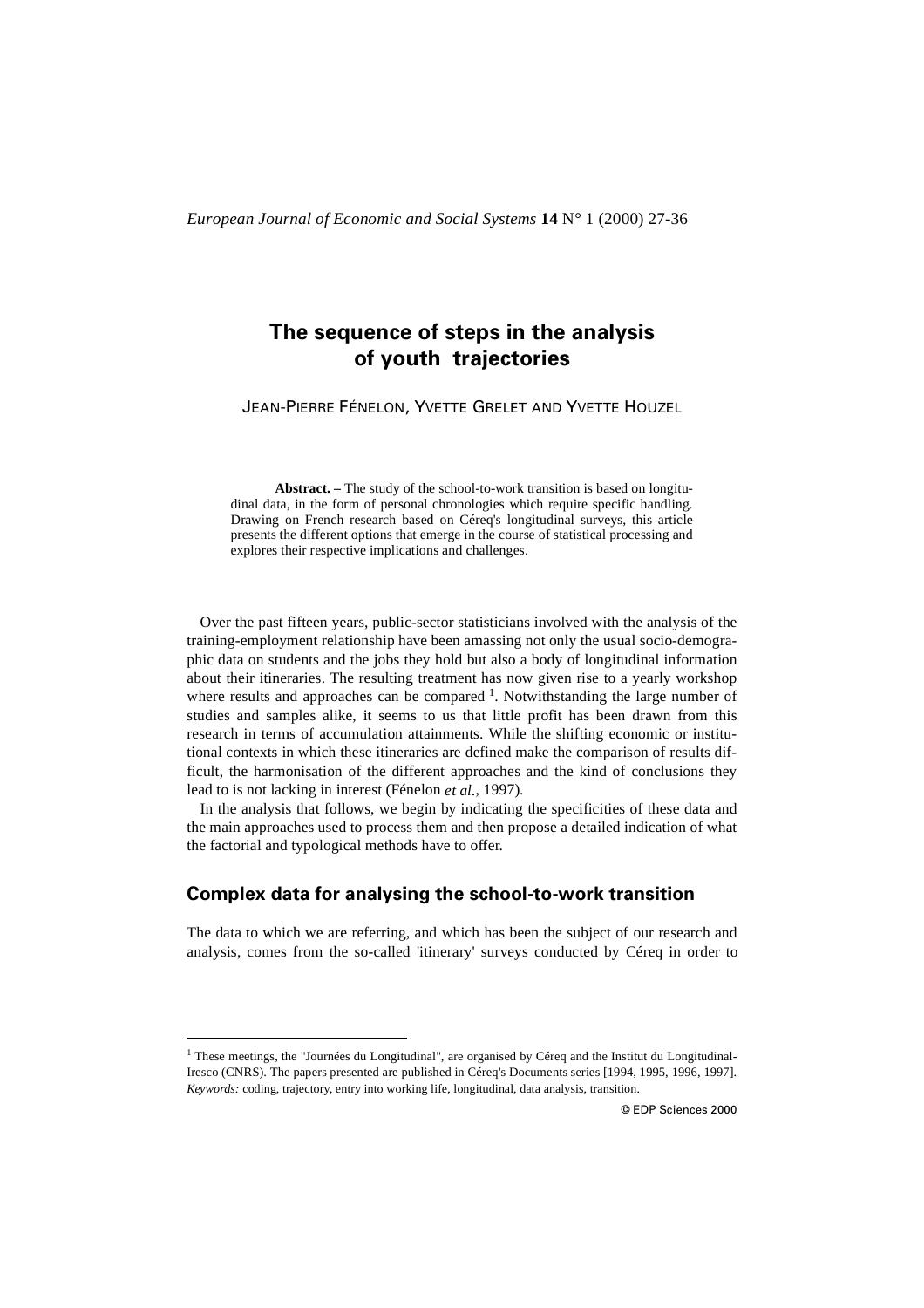analyse the school-to-work transition of young people exiting the school system, or in other words, the beginnings of working life  $2$ .

| Year                                 | 1985 |    | 1986 | 1987     | 1988     | 1989     |          |    |    |
|--------------------------------------|------|----|------|----------|----------|----------|----------|----|----|
| Month                                | 10   | 11 | 12   | $\cdots$ | $\cdots$ | $\cdots$ | $\cdots$ | 10 | 11 |
| In employment                        | 01   | 02 | 03   |          |          |          |          | 54 | 55 |
| In military (or alternative) service | 01   | 02 | 03   |          |          |          |          | 54 | 55 |
| In training                          | 01   | 02 | 03   |          |          |          |          | 54 | 55 |
| In full-time studies                 | 01   | 02 | 03   |          |          |          |          | 54 | 55 |
| Unemployed                           | 01   | 02 | 03   |          |          |          |          | 54 | 55 |
| Absent from labour market            | 01   | 02 | 03   |          |          |          |          | 54 | 55 |
| On parental leave                    | 01   | 02 | 03   |          |          |          |          | 54 | 55 |

TABLE 1. Status chronology: example from Céreq's survey of young people exiting general or technical secondary education in 1986.

We shall not enter into the problems and pitfalls that economists encounter in the concrete translation of the 'transition' concept, in terms of defining the successive steps and parameters of the process as well as its chronology. Suffice it to say that in recent years the employment crisis and transformations of the employment system have complicated youth labour-market entry. The forms of entry are more numerous and more diversified; the amount of time required has increased and government policies on employment and training have come to play a growing role. Numerous questions have thus emerged in relation to the evaluation of these policies (*e.g.*, the impact of government employment schemes on the unemployment rate or the comparative performance of the different streams within the educational system in terms of employment), and they pose new problems for the handling of the data that has been collected over the past fifteen years.

These are individual data that offer highly detailed information on an individual's immediate situation in relation to the employment system at every moment of the observation period. They are generally obtained through retrospective inquiry (one or more times) of samples of school leavers with the help of questionnaires including a detailed chronology of their work status. There are several broad reasons for the complexity of the usable data:

a) First of all, the individual's position within the employment system may be described by different kinds of variables. In most of the analyses carried out to date, it has

 $2$  Céreq (Centre d'études et de recherches sur les qualifications) is the French centre for research on education, training and employment. It operates under the joint supervision of the Ministry of Education and the Ministry of Labour.

According to M. Vernières, entry into working life is the process through which individuals who have never belonged to the labour force (in this case, young people) attain a stabilised position in the employment system. *Cf.* Vernières (1997), p. 11.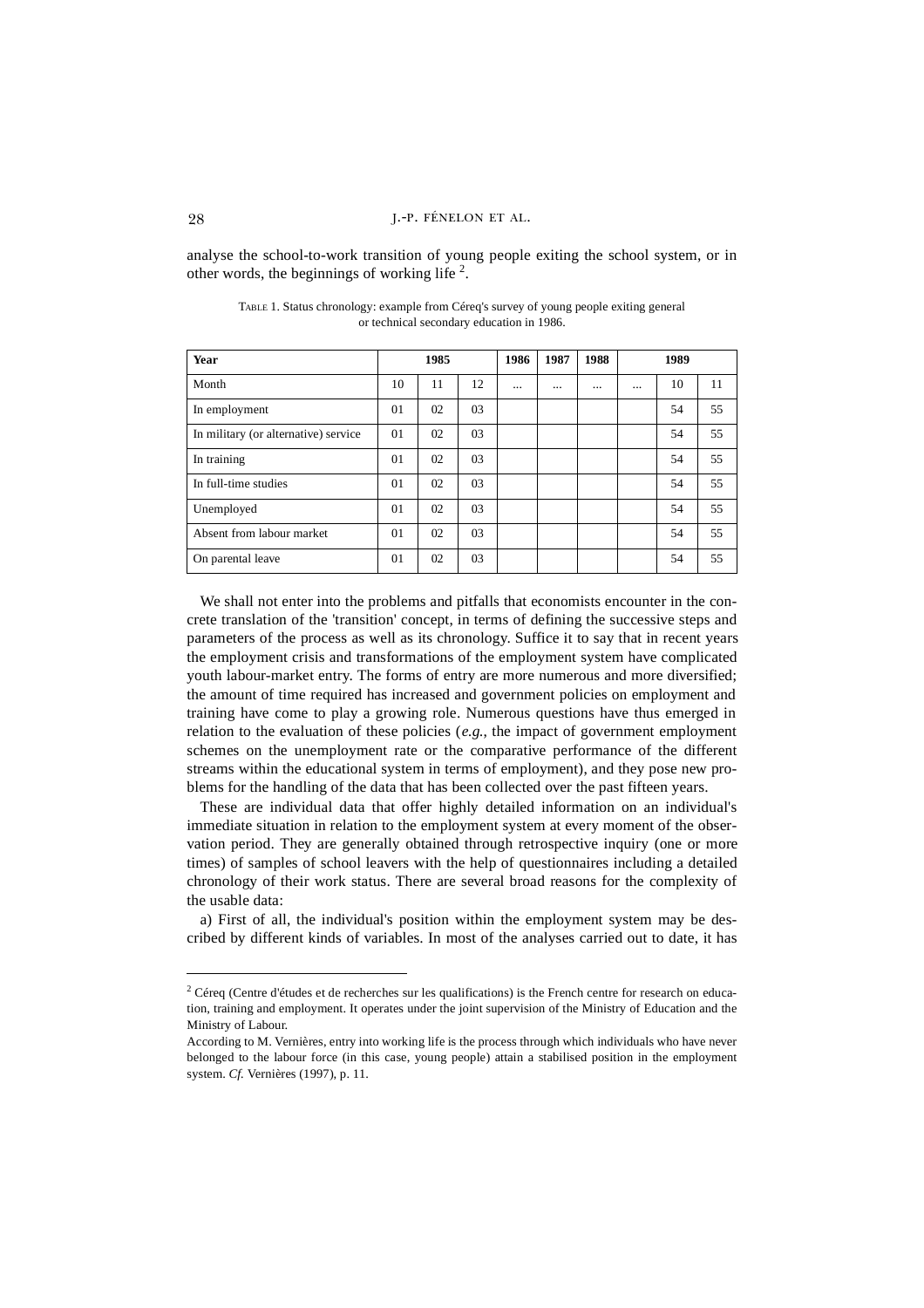been roughly summed up by the status of the main occupation, in other words, a variable with mutually exclusive items defining, with more or less precision depending on the surveys, situations of precarious or stable employment, job seeking, training, military service or absence from the labour market. The limitations of such a definition, which have been brought out in numerous studies, call for the integration of other descriptive elements. In particular, we know that such a variable should include aspects such as the activity sector or the size of the workplace in addition to the kind of occupations involved. Likewise, job features such as wages or working time are not irrelevant to the quality of the entry into working life as the evaluation procedures seek to measure it.

b) In addition, the individual's status changes over time, and it is necessary to take into account both the moments where one or another of the preceding parameters changes as well as the duration of a given situation. These temporal variables can lead to problems of definition as well as distortions in measuring. Thus, the status chronology, as it is defined at the outset, is limited in time, while the end of the transition is not conceptualized and its observation remains vague. As a result, the observed data are, for the most part at least, censored on the right<sup>3</sup>. It thus becomes necessary to distinguish between the number of months in a status at a given moment and the total time spent in that status, which is only partially known.

The transition (passage from status S1 to status S2) takes place on the date *t* of the chronology, which may be absolute or relative (*e.g.*, to the date of the survey or the time of the exit from the educational system). This transition can be handled independently of its dating, by using it as a significant variable in itself. But if we want to date it, the problem becomes more complicated. There are various methods for including a dating element – using the order in which the transition occurs (the 1st, 2nd, 3rd etc. change since the beginning), modelling in the form of process (Markovian or not) or use of chance functions and time-based models.

In our view, none of these means is sufficient for grasping the subject of analysis that is needed for the evaluation. This is a complex subject that we call 'trajectory' and which, in a synthetic form, traces not only the succession of relevant statuses but also the length of time that they last. The trajectory is the result of a specific structuring of the individual chronology <sup>4</sup> . As a result, when two authors speak of a young person's 'trajectory', it is unlikely that this term applies to the same content because they are referring to subjects that have been structured differently.

c) Last of all, the identification of potential explanatory variables is also complicated. Some of these variables, such as entry into a public employment scheme or the formation of a couple, can be dated and may play a causal role, but they may also simply be included in the trajectory. Still other variables may be considered external to the transition process per se (*e.g.*, gender, geographical location of studies).

For the sake of explanation, these complex data may be seen as corresponding to a cube. Indeed, although the concrete plotting of trajectories takes very different forms, the basic information can always be reduced to a cube  $I \times S \times T$ , where *I* is the totality of the

<sup>&</sup>lt;sup>3</sup> This is, among other things, what justifies the use of time-based models.

<sup>&</sup>lt;sup>4</sup> See Box for an example of the calendar used in the Céreq surveys.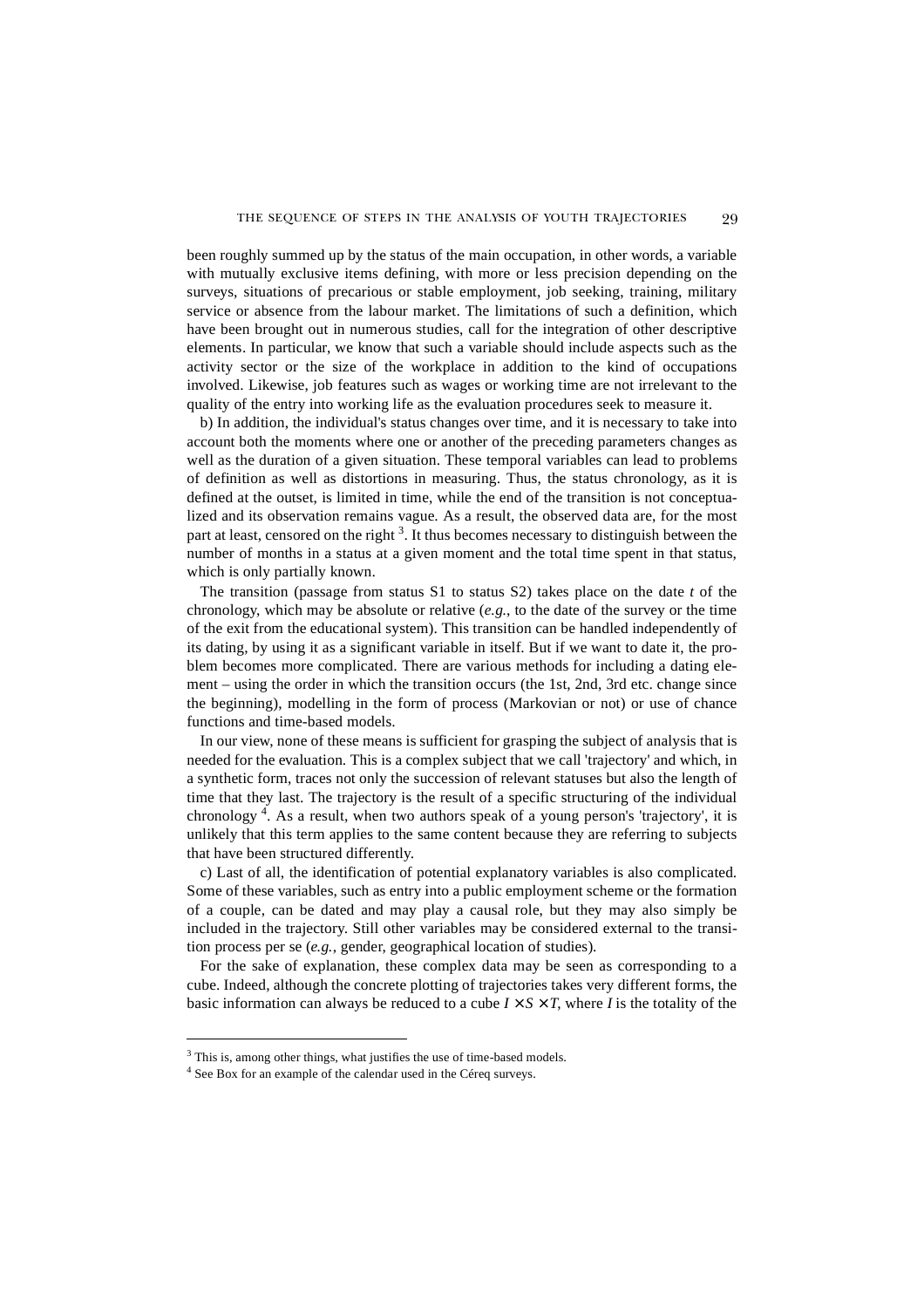individuals, *S* the totality of the statuses and *T* the totality of the discrete time elements. The space containing the complex data is "nearly empty" – with a chronology of seven statuses over forty months, for example, there are potentially  $7<sup>40</sup>$  different trajectories for a sample of several thousand individuals. Furthermore, the space is very structured, and many trajectories are similar. Thus, the classic methods are difficult to apply, and two paths of simplification are generally chosen:

– reducing the potentially multi-dimensional model to its one-dimensional projection, as Courgeau and Lelièvre do in their analysis of biographies because the present state of research does not permit the treatment of the multi-dimensional version (*cf.* Courgeau and Lelièvre, 1989);

– drastically limiting the number of parameters to be estimated for the model considered as theoretically relevant. This is exemplified by the work of Bonnal, Fougère and Sérandon (1994).

## **A general framework for analysis**

A great number of studies on these data have been carried out in France by research units related to Céreq. We have already shown that these studies mainly involve a procedure of evaluation – identifying 'good paths' and attempting to define their main determinants (*cf.* Fénelon *et al.*, 1997). The analysis of this approach thus follows the same basic outline:

- identification of the evaluation criterion (result variable);
- analysis of its links with the 'explanatory' features;
- interpretation of results and formulation of conclusions.

At the same time, however, in methodological and statistical terms, these studies take different paths that are often considered as opposed: econometric modelling (in the form of transition analysis or models over time) and the use of the multidimensional data analysis (simple or multiple factorial analyses, neuronal or other clusterings). The positions reflected in these studies may be summarised schematically by showing how the different steps are reached in each case.

## *Result variable*

In the econometric approach, it is identified, whether it is constructed or available in the data. It involves, for example, the length of time spent in unemployment or employment, or the probability of being unemployed  $-$  in other words, variables approaching the dimensions of labour-market entry used in the theoretical construction. The identification of this result variable is a prelude to the calculations.

In the data analysis approach, the search for the result variable is central. It synthesises the individual trajectory, which is then expressed by its membership in a class or its position on a factorial axis.

## *Analysis of links with 'explanatory' variables*

This step constitutes the core of econometric modelling. The goal of the model is to quantify the effects of the explanatory variables or at least to test their existence and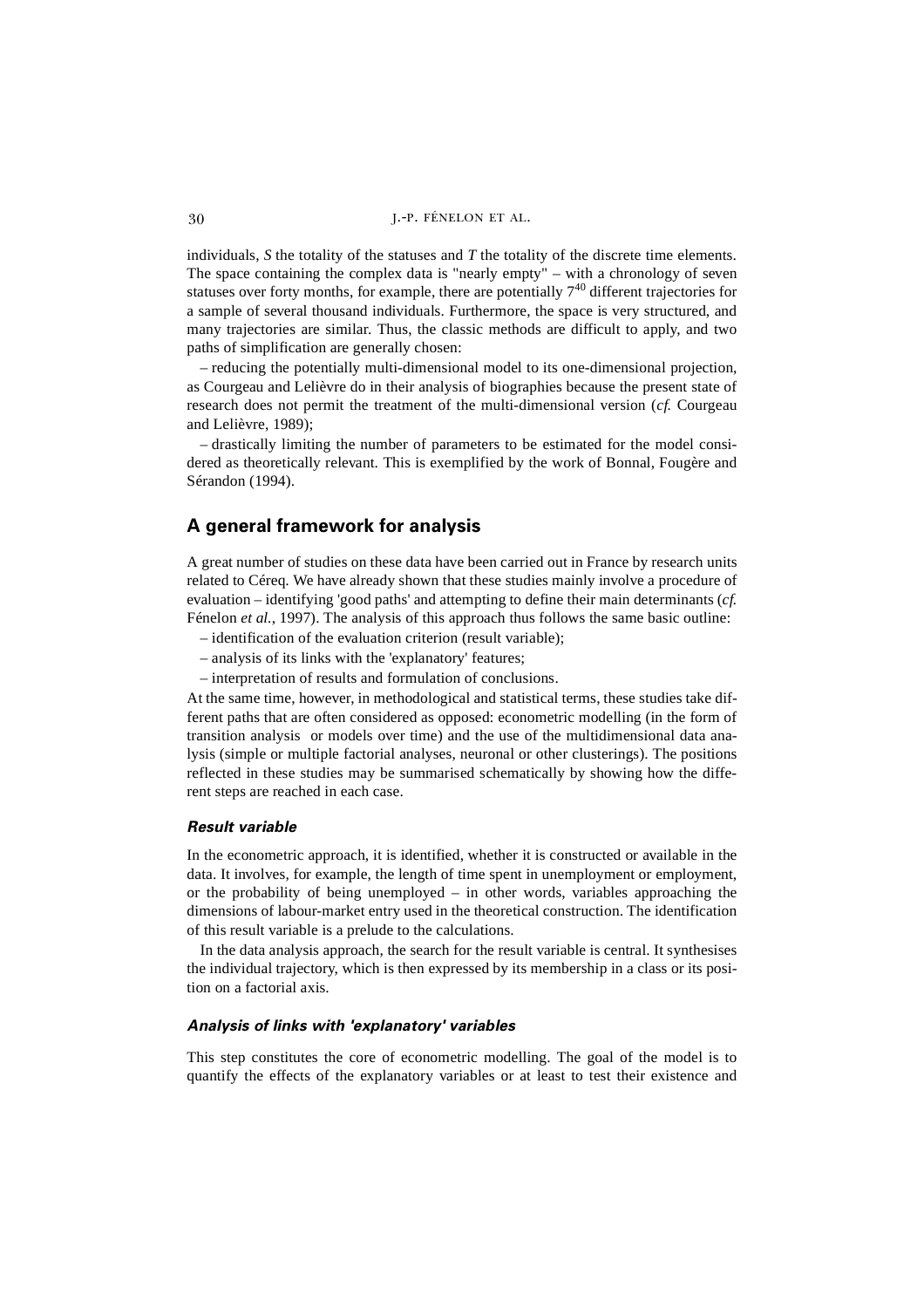meaning. The model is presumed to be complete and exhaustive, and the amplitude of the effect of one variable is conditional on the presence of the other variables.

In the factorial or typological approach, these links are usually established by analysing the cross-tabulations of the result variable with the explanatory variables. An additional step consists of quantifying the effects through regressions (simple, logistic, by proximities, etc.).

## *Interpretation*

Econometric modelling often leads to an explicit determination of causality, especially when there is a temporal effect. The results are directly expressed in terms of probabilities. In the second approach, the interpretation is most often based on complex links expressed in terms of the proportion of variance explained. In either case, the results are applied to the parent population by extrapolation from the sample, either on the basis of hypotheses concerning notably the residuals and the form of the distributions, or on the basis of empirical estimates derived from sampling simulations.

It is clear that these two approaches differ radically in their objectives: in the econometric approach, the result variable is identified at the outset, the evaluation criterion is clearly defined and the modelling bears on its more or less sophisticated links with the individual's other characteristics. By contrast, the data analysis approach is mainly concerned with seeking regular features in the diversity of the trajectories in order to propose a synthesis that will serve as a result variable. It is thus an intermediate step between the structuring of the data and the estimating of a model – the structuring of the trajectory which in fact leads, as we shall see below, to proposing an elaborate synthetic result variable. What is modelled is the trajectory, rather than its links with other individual variables.

In this approach, the individuals constitute a set whose form is studied 'per se', contrary to econometrics, which formalises a unique behaviour pattern that applies to each individual. However, the statistical results, whether principal components or clusters, are not known beforehand but emerge from the statistical treatment. The properties of these operations must be examined in terms analogous to those of the econometric models. These operations lead in turn to new variables, either explanatory or result variables, which combine the properties of interpretability and optimality in very specific forms.

With the preceding vocabulary, the common situations may be represented in the following Table 2.

## **Steps of statistical treatment**

## *Structuring of trajectories: different uses*

This step occurs at the first level of the chain, where the raw data is transformed in order to arrive at the result variable. In modelling, the structuring step is relatively simplified insofar as it involves constructing an indicator that will be taken as a summary, describing a particular feature of the trajectory. Structuring involves the definition of a function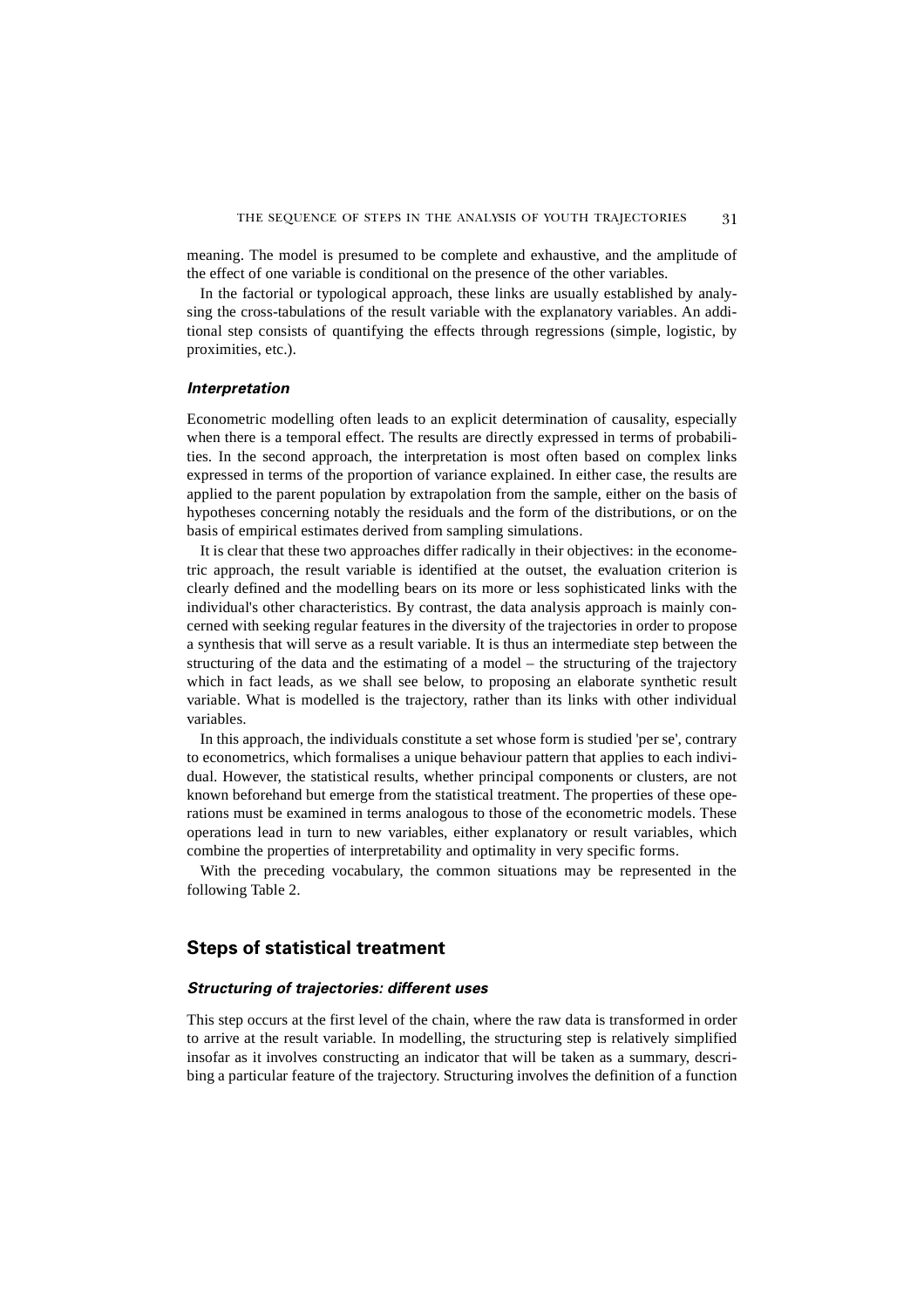#### 32 J.-P. FÉNELON ET AL.

| Raw data<br>cube $I \times S \times T$             |                                                                      |                                                                                                             |  |  |  |  |
|----------------------------------------------------|----------------------------------------------------------------------|-------------------------------------------------------------------------------------------------------------|--|--|--|--|
|                                                    | econometric modelisation                                             | data analysis                                                                                               |  |  |  |  |
| <b>Step 1:</b> Constructing<br>of result variable  | direct                                                               | indirect by data analysis                                                                                   |  |  |  |  |
| <b>Step 2:</b> Links with<br>explanatory variables | regression<br>transitions<br>duration models<br>logistic regressions | cross-tabulations<br>regression on principal components<br>logistic regressions<br>regressions by proximity |  |  |  |  |

TABLE 2. Successive steps of analysis.

(often a simple summation) from *I* to  $\Re$ : each individual is associated with a scalar (total period of unemployment, period of access to first unlimited-term contract, number of transitions, etc.), which we shall call the primary statistical result.

Through the use of data analysis, the operation aims, at this level of the chain, to produce one or several synthetic variables summarising as much as possible all the information on the trajectory. The structuring of the basic data is broken down into two operations:

1a) Prior to the analysis of the data, the information deemed relevant is extracted from the raw data (the cube  $I \times S \times T$ ), and if the variables envisioned for the future treatment are not already directly accessible in the individual chronologies, other elements bringing together this information are constructed. For each individual *i*, a group of elements is constituted, either simple scalars or more complex items such as 'words', counting vectors or transition matrices (secondary statistical elements).

1b) Afterwards, only the data thus transformed are submitted to analysis. The results, in the form of classes or factors, will then constitute second-degree constructions elaborated from the basic data (tertiary statistical elements).

### *Structuring in preparation for the data analysis*

We shall return below to the necessary validation of these instrumental synthetic variables that serve to summarise the trajectory. For the moment, let us consider the preparatory structuring of the data (step 1a). Since the choice of classifications and categories has already been made, it is up to the expert to decide whether they are relevant, and we shall not discuss them here. Rather, we shall simply indicate the different kinds of coding found in the sizeable body of literature we have reviewed (see Box 1).

When the current state of the individual chronologies is considered adequate for the rest of the analysis, the raw data is taken as is, without transformation, and we can speak of neutral coding<sup>5</sup>.

<sup>5</sup> *Cf.* Box 1.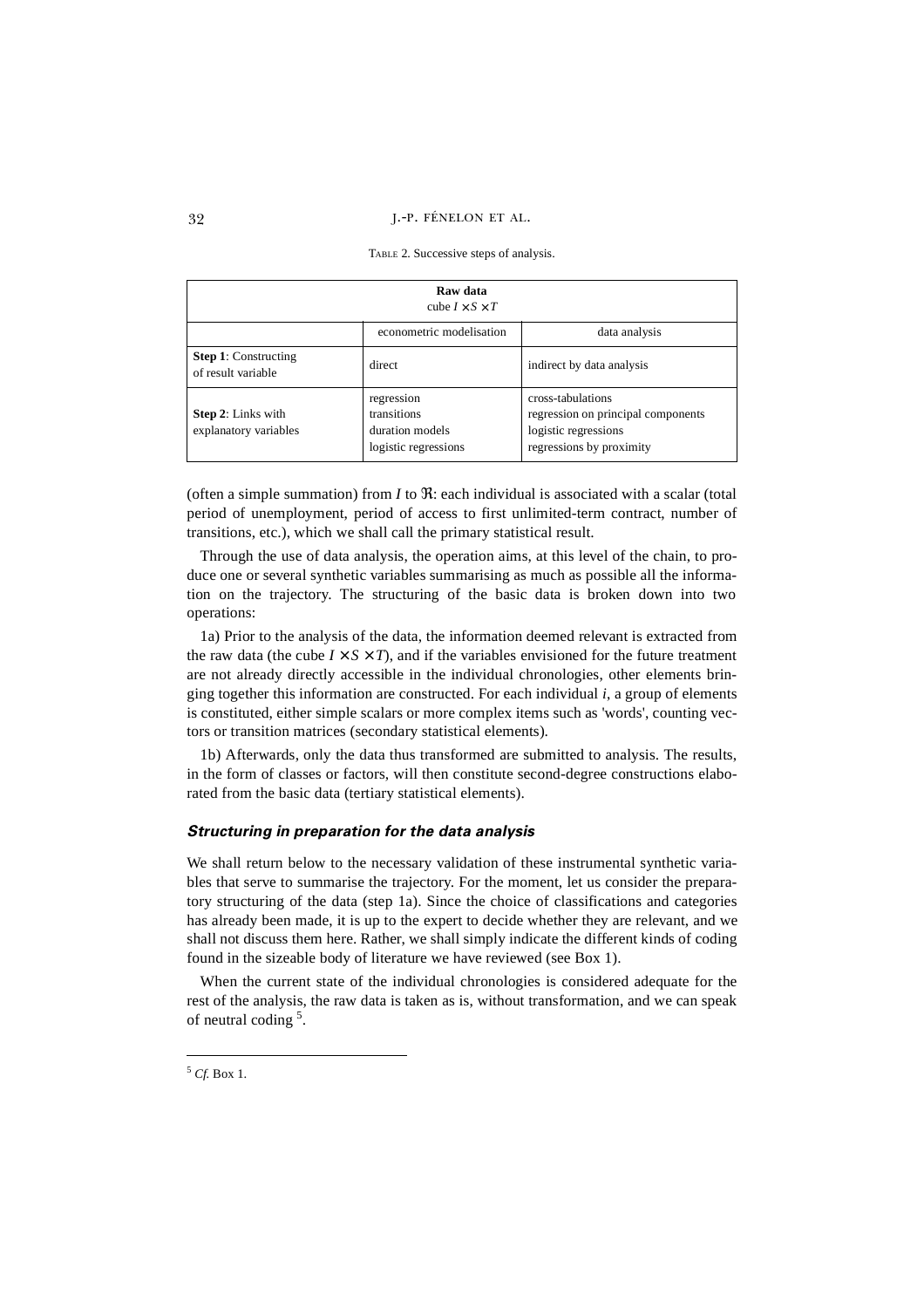| Different coding of individual chronologies<br>(example for one year: $T = \text{training}, E = \text{Employment}, U = \text{Unemboyment}$ ) |                                                                                                                               |  |  |  |  |
|----------------------------------------------------------------------------------------------------------------------------------------------|-------------------------------------------------------------------------------------------------------------------------------|--|--|--|--|
| <b>Basic data:</b><br><b>Neutral coding</b><br><b>Example of prior coding</b>                                                                | <b>TTTEEEEEUUEE</b><br>TTTEEEEEUUEE<br>total time in Employment $= 7$<br>time in Unemployment $= 2$<br>time in Training $=$ 3 |  |  |  |  |
| Other example of prior coding                                                                                                                | T <sub>3</sub> E <sub>5</sub> U <sub>2</sub> E <sub>2</sub>                                                                   |  |  |  |  |
| <b>Example of adjusted coding</b>                                                                                                            | T short E long U short E short                                                                                                |  |  |  |  |
| Other example of adjusted coding                                                                                                             | unemployment $<$ 3 mos.<br>employment>6 mos.                                                                                  |  |  |  |  |

Another type of coding, which we shall call prior coding, consists of carrying out blind operations on the data without taking their form into account <sup>6</sup>. This would apply, for example, to the calculation of the number of instances of a given situation (number of periods of unemployment or employment) or the length of time in this situation (time spent in unemployment, time of access to employment, time in training). However, such indicators do not describe the transition process insofar as the order of the different events is not taken into account. This order is partly restored in certain typological analyses which divide the status chronology into semesters – or any other time periods – and calculate the time spent in each situation during each semester<sup>7</sup>. These operations, which allow the time factor to be reintroduced, are fairly automatic and systematic.

The other types of recoding, by contrast, do not have this feature of complete reproducibility. Indeed, they depend on an empirical treatment that remains closer to the data and is aimed at expressing their specific features. These could be called *a posteriori* or dataadapted coding <sup>8</sup>. They translate the chronologies in terms of sequences of different statuses (employment, non-work, etc.) and time periods ('short' or 'long') while once again retaining all the episodes recorded in the chronologies. Their validity is determined solely by an exogenous, content-based evaluation of their relevance. In this sense, even if the procedures are well described and allow another experimenter to arrive at an identical result with the sample involved, the transferability of the protocol to another cohort depends on the stability of the external conditions (economic situation, state of the youth labour market, changes in the educational system, etc.).

**Box 1**

 $6$  Cf. Box 1.

 $<sup>7</sup>$  It may be noted that the number of periods used and their length have only a marginal effect on the results</sup> of the factorial and typological analyses, probably because the data on entry into working life is highly structured.

<sup>8</sup> *Cf.* Box 2.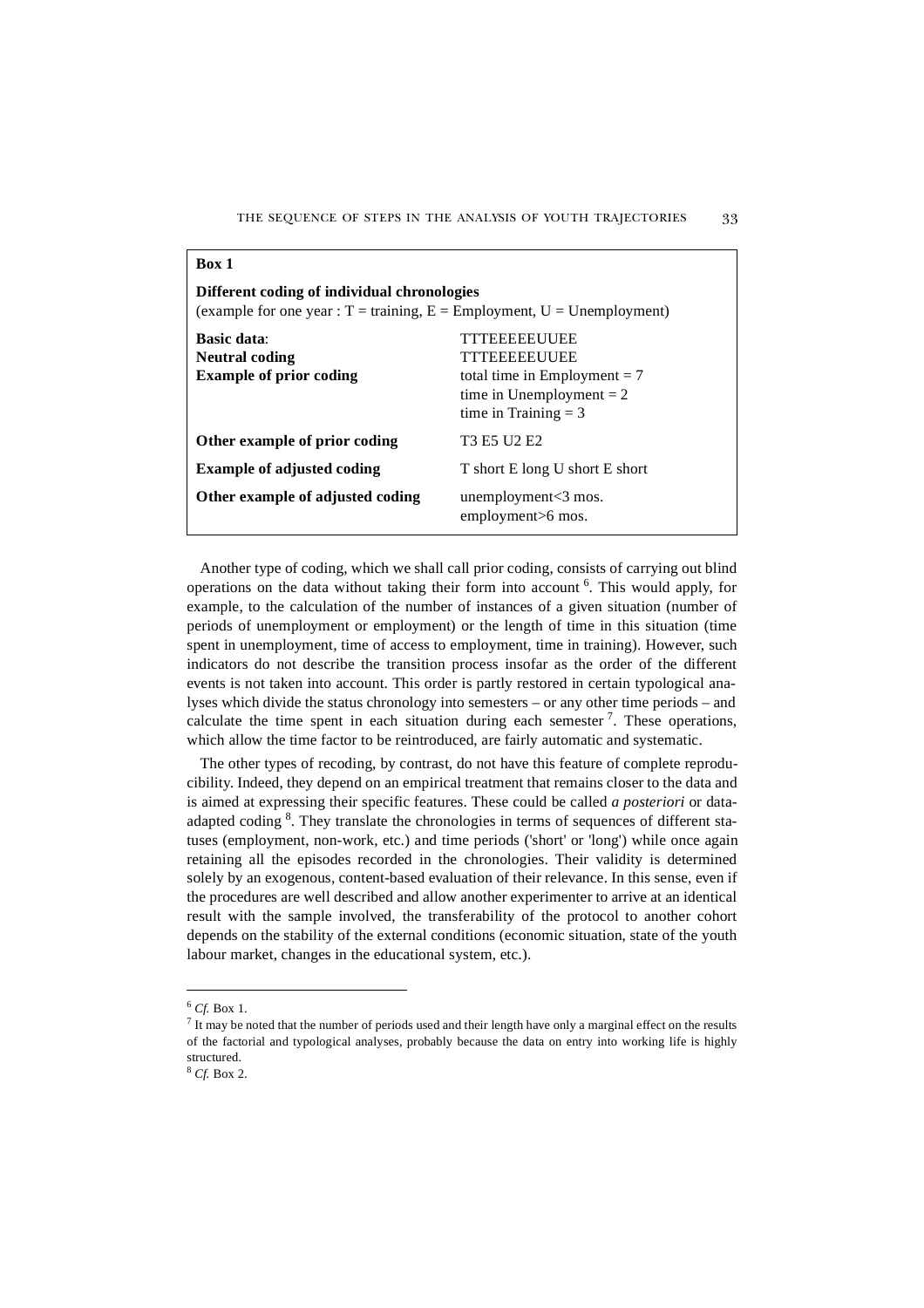## *After the analysis: reliability of the construction of the result variable*

The question of the stability of the result, clustering or factors, depends basically on two aspects – its robustness and its reproducibility. Robustness is confirmed if the results remain stable in random simulation tests such as elimination of lines or disruption within the columns (*cf*. Box 2).

The problem of reproducibility, meanwhile, is common to all inferential statistics. Indeed, in the data analysis approach, what is sought is a structure that would be present in the population and conveyed by the sample as an empirical observation of this reality. This constitutes a concrete case of the law of large numbers, whose hypotheses are sufficiently non-restrictive to allow its use here. This situation is equivalent to the fit of a model to reality. It is no more trivial to say that the model is discovered at the same time that it is tested than to say that the most probable value of the mean is the average found in the sample. Since the sample is assumed to be representative, there is no reason for the result variable to be biased, and analogous results – the same forms – should be found with another sample from the same population. The result variable is a statistic whose sample yields a random variable, but this must be validated for an immediate re-use in the last step of the processing chain (search for links with individual characteristics)<sup>9</sup>.

In any case, clustering is only used as a result variable when the separability of the types is guaranteed. This separability is estimated on the sample. The reality is marked by two extreme cases – that of absolute separability, where the intra-class variance is only a sampling variance, and that where the borders between the types are blurred and the class centres are only points of reference in a space of reduced dimensions (the space of the factors). In the one case, we have a discrete variable, and in the other, a small number of continuous variables. If we have been able to identify a factor as a factor of transition quality, then we have a quantitative result variable. We may note that in the case where the result variable is discrete, it is not ordinal – even if we can read a hierarchy among the classes, this order depends on an interpretation rather than a construction.

## *The search for links*

The different procedures evoked in Table 2 are generally used to estimate relationships between result variables and explanatory variables and do not fall within the same field of statistical methodology. In their implementation, however, they all rely on a group of hypotheses that we cannot treat in detail here. Suffice it to say that these involve at once the laws of residuals, the kinds of interactions, the forms of sampling distributions, the play of explanatory variables and so on.

<sup>9</sup> It must be stated, as with any statistic, that it also depends on the way it is calculated – in this case, the choice of distance and the aggregation criterion for classification.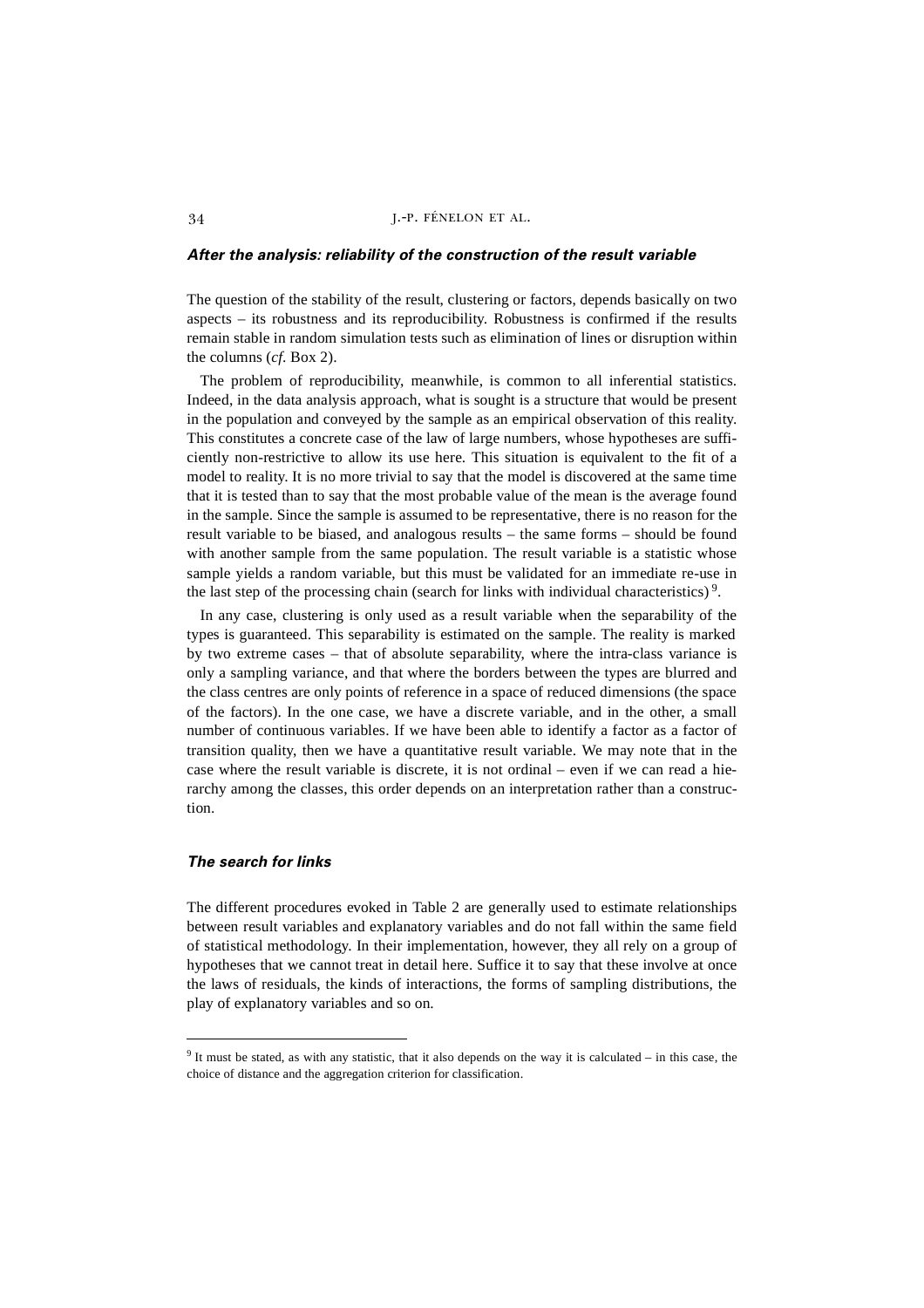## **Box 2**

### **Interpretative properties of the data-analysis methods**

Optimality is ensured by the two-by-two non-correlation of the main axes of inertia, the selection of a limited number of the latter and the concomitant ignorance of the others leading to an economical result in terms of decision parameters. As a weighted combination of initial variables, each of these axes constitutes a synthetic variable. The redundancies between initial variables as well as the biases owing to effects of structure or an inappropriate selection of the variables of the model can safely be eliminated. At the same time, these axes guarantee the possibility of reconstituting the original table at each step and returning to the initial data; thus, the interpretative decision can, in all cases, be understood in geometric terms and referred to the initial system. The individual data thus remain within the space of the explanatory variables and provide the basis for recognising the main forms of their cluster.

The data is thus reconfigured by a procedure as automatic as the calculation of means can be, and such a "re-presentation" constitutes a more comprehensible reflection of a complex reality. This could be termed an operation of geometrical statistics. But the scope can be enlarged by considering individuals as technical intermediaries for the elaboration of secondary or tertiary statistical objects <sup>10</sup>. The latter represent the world of the parent population in a new form. In this case, probability hypotheses should be added, and we go beyond the framework of geometric statistics.

We would simply add that estimates based on multiple or logistic regressions correspond to "all things being equal" models – those in which the quantification of effects depends on the selection and form of the explanatory variables. We shall indicate a few of the less commonly used methods which are based on developments of factorial techniques. This is the case for the use of so-called supplementary variables. If *Y* is the previously constructed result variable, we can study the link between *Y* and *X* group of explanatory variables (socio-economic factors, training curriculum, etc.) by including this variable in a supplementary column of a factorial analysis in the table  $(I,X)$  crossing individuals and variables. To validate this information, it is possible to carry out the analysis on a fraction of the individuals (80%) and repeat the operation on the remaining fraction (20%). The comparison of squared cosines between *Y* and *X* obtained in repeated simulations gives an estimate of the variance of the link between *Y* and *X*.

When the relationship between *Y* and *X* is not linear, this estimate can be made through the intermediary of Burt table analysis in which the result variable, or variables, that we were seeking to explain is/are added to the whole of the explanatory variables analysed. The same kind of validation used earlier permits an estimate of the variance.

In conclusion, it seems to us that satisfactory methods of analysing trajectories for the evaluation of public policies have not yet been perfected. The approach that we have

 $10$  *Cf.* below.